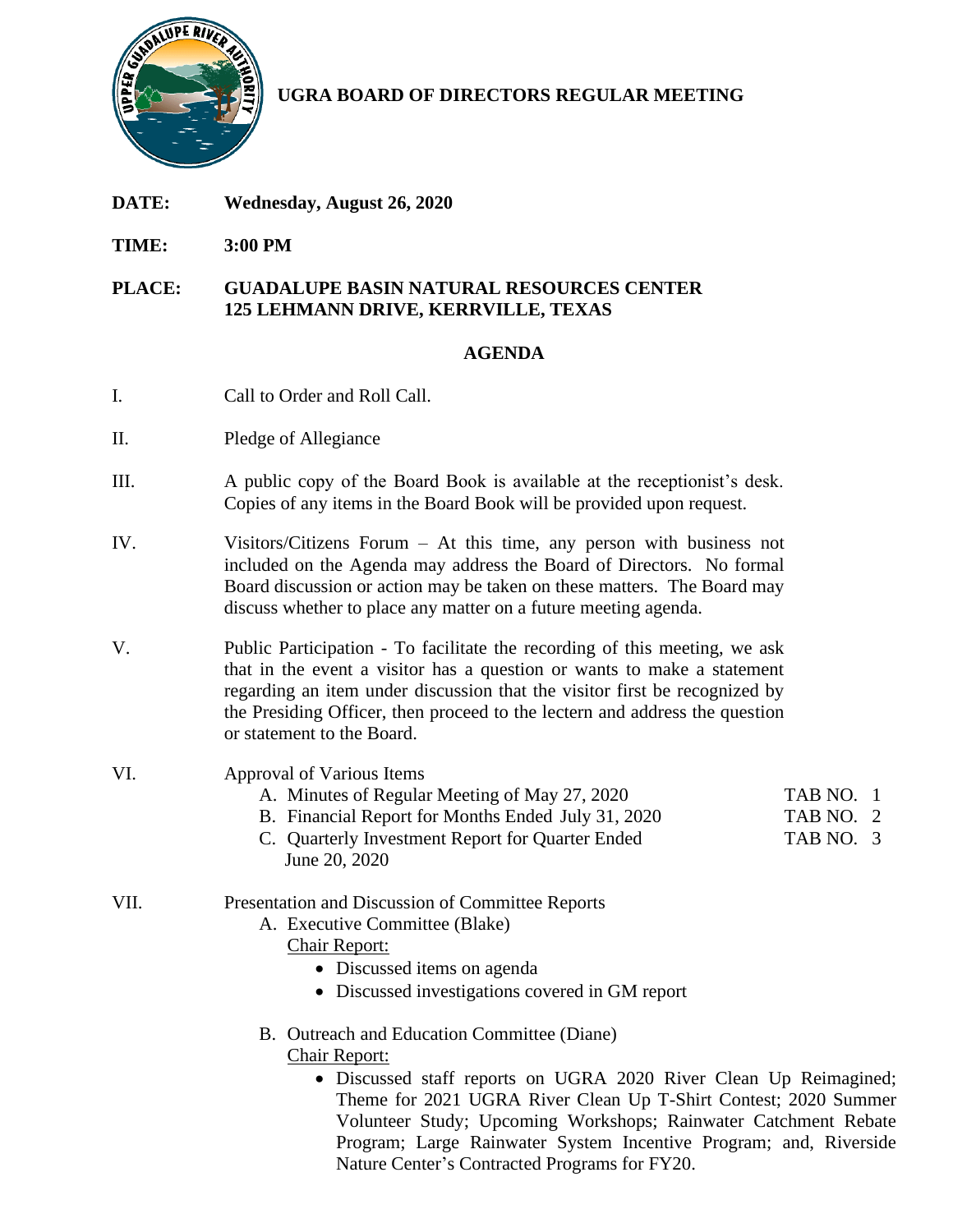• Reviewed the draft FY21 budget items and potential new programs for Public Education account, 63570.03 (discussion in Item XII).

#### Staff Report:

- Application update for Rainwater Catchment Rebate Program
- C. Water Enhancement Program Committee (Bill) Chair Report:
	- K-9 design review (discussion and action in Item VIII).
	- Feral hog management update
	- Potential water impoundment and park area on Town Creek (discussion and action in Item XI).
	- Reviewed the draft FY21 budget for Watershed Programs, account 63480.03 (discussion in Item XII).

#### Staff Report:

- Application update for Water Enhancement through Brush Management Cost Share Program
- D. Water Source Development Committee (Aaron) Chair Report:
	- Discussed park acquisitions
	- Discussed new rebate program for consideration in FY21
	- Discussed new committee name Watershed Stewardship Committee
- E. Human Resources Committee (Blake)

Chair Report:

- Reviewed staff insurance options for FY21 (discussion and action in Item IX).
- Reviewed staff salaries and fringe for FY21 budget (discussion in Item XII).

### F. Educational Boat Tour Ad Hoc Committee (Mike)

• Status Update

| VIII. | Discussion and Appropriate Action $-K-9$ design and bid specs for | TAB NO. 4 |  |
|-------|-------------------------------------------------------------------|-----------|--|
|       | advertising.                                                      |           |  |

- IX. Discussion and Appropriate Action Contract with Texas Municipal TAB NO. 5 League for UGRA Employee Insurance
- X. Discussion and Appropriate Action FY20 Environmental Laboratory TAB NO. 6 ` Budget Amendment
- XI. Discussion and Appropriate Action Potential Park Area and TAB NO. 7 Impoundment on Town Creek
- XII. Discussion and Appropriate Action Proposed Fiscal Year 2021 Budget TAB NO. 8